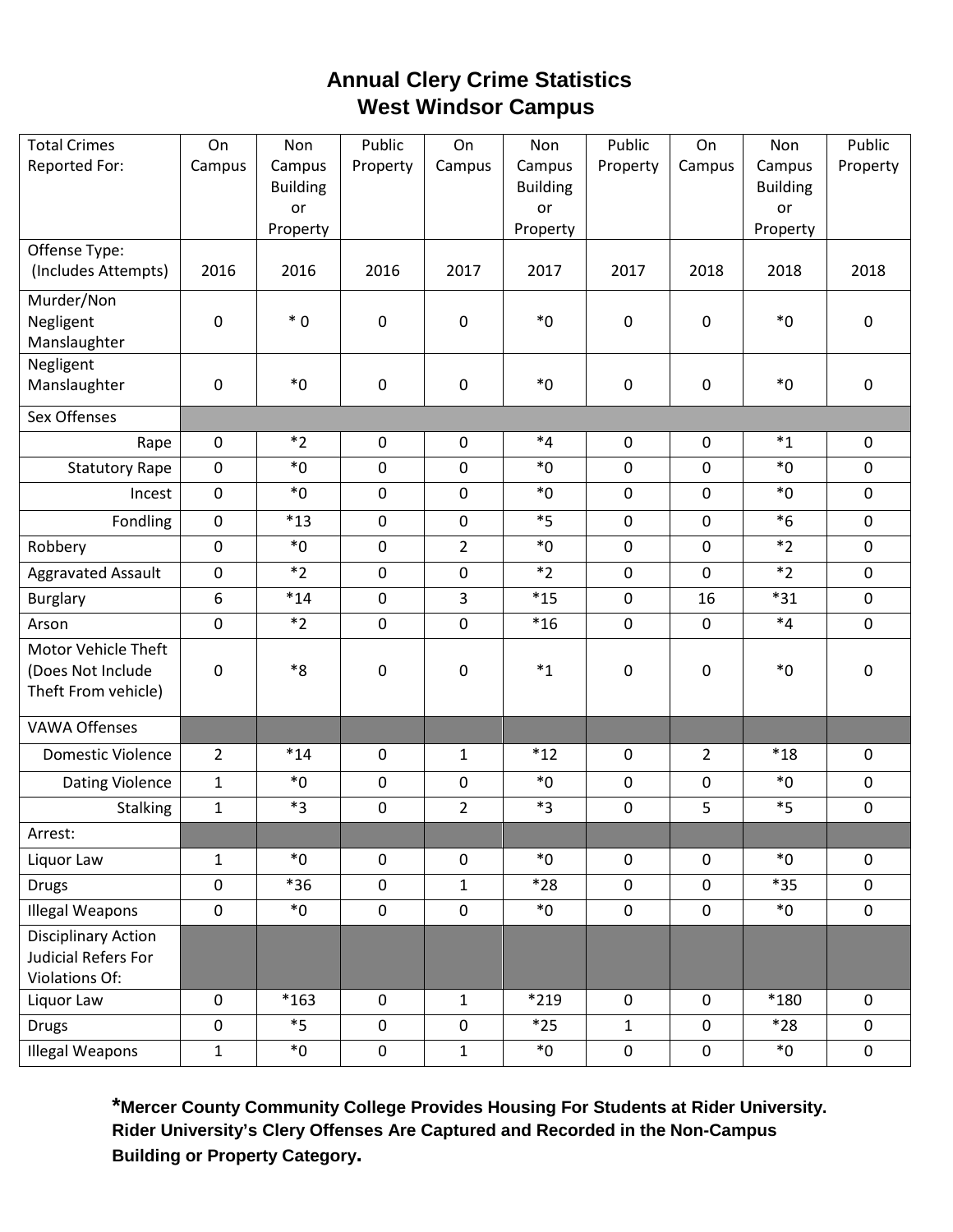### **Annual Clery Crime Hate Crimes Statistics**

#### West Windsor Campus

**Hate Crimes:** The following statistics are reported for crimes that have manifest evidence that the victim was intentionally selected because of the victims actual or perceived Race, Religion, Sexual Orientation, Gender, Gender Identity, Disability, Ethnicity, National Origin. R=Race, RE=Religion, Sex Orientation=SO, Gender=G, Gender Identify=GI, Disability=D, Ethnicity=E, National Origin=NO)

| <b>Criminal Offense</b>                 |                |                   |                |                | 2016           |                |                |                |                |                   |                |                | 2017           |                |              |                | 2018           |                  |                |             |                |                |                |                |
|-----------------------------------------|----------------|-------------------|----------------|----------------|----------------|----------------|----------------|----------------|----------------|-------------------|----------------|----------------|----------------|----------------|--------------|----------------|----------------|------------------|----------------|-------------|----------------|----------------|----------------|----------------|
| Category<br>Abbreviations               | ${\sf R}$      | $\mathsf{R}$<br>E | S<br>O         | G              | G<br>ı         | D              | E              | N<br>O         | ${\sf R}$      | $\mathsf{R}$<br>Ε | S<br>O         | G              | G              | D              | E            | N<br>O         | $\mathsf{R}$   | $\mathsf R$<br>E | S<br>O         | G           | G              | D              | E              | N<br>O         |
| Murder/Non<br>Negligent<br>Manslaughter | 0              | $\mathbf{0}$      | $\overline{0}$ | $\mathbf{0}$   | $\mathbf 0$    | $\Omega$       | $\overline{0}$ | $\overline{0}$ | 0              | $\overline{0}$    | $\mathbf 0$    | 0              | 0              | $\overline{0}$ | $\mathbf 0$  | $\mathbf 0$    | $\overline{0}$ | 0                | $\Omega$       | $\mathbf 0$ | 0              | $\mathbf 0$    | 0              | $\mathbf 0$    |
| Rape                                    | $\mathbf 0$    | $\Omega$          | $\mathbf 0$    | $\mathbf 0$    | $\mathbf 0$    | 0              | $\overline{0}$ | $\Omega$       | $\overline{0}$ | $\mathbf 0$       | $\mathbf 0$    | 0              | $\overline{0}$ | $\mathbf 0$    | $\mathbf{0}$ | $\mathbf 0$    | $\mathbf{0}$   | $\mathbf 0$      | $\mathbf 0$    | $\mathbf 0$ | $\mathbf 0$    | $\mathbf 0$    | $\mathbf 0$    | $\mathbf 0$    |
| Fondling                                | 0              | $\Omega$          | $\mathbf 0$    | $\Omega$       | $\mathbf 0$    | $\Omega$       | $\overline{0}$ | 0              | $\mathbf 0$    | $\mathbf 0$       | $\Omega$       | 0              | $\overline{0}$ | $\mathbf 0$    | $\mathbf{0}$ | $\mathbf 0$    | $\mathbf 0$    | $\mathbf 0$      | $\mathbf 0$    | $\mathbf 0$ | 0              | $\mathbf 0$    | 0              | $\mathbf 0$    |
| Incest                                  | 0              | $\mathbf 0$       | $\mathbf 0$    | $\mathbf 0$    | $\mathbf 0$    | $\overline{0}$ | $\mathbf 0$    | 0              | $\mathbf 0$    | $\mathbf 0$       | $\mathbf 0$    | 0              | $\mathbf 0$    | $\mathbf 0$    | $\mathbf 0$  | $\mathbf 0$    | $\mathbf 0$    | $\mathbf 0$      | $\mathbf 0$    | $\mathbf 0$ | $\mathbf 0$    | $\mathbf 0$    | 0              | $\mathbf 0$    |
| Statutory-Rape                          | $\mathbf 0$    | $\overline{0}$    | $\mathbf 0$    | $\overline{0}$ | $\mathbf 0$    | 0              | $\overline{0}$ | 0              | $\overline{0}$ | $\mathbf 0$       | $\mathbf 0$    | 0              | $\mathbf 0$    | $\mathbf 0$    | $\mathbf 0$  | $\mathbf 0$    | $\mathbf 0$    | $\mathbf 0$      | $\mathbf 0$    | $\mathbf 0$ | $\mathbf 0$    | $\mathbf 0$    | $\mathbf 0$    | $\mathbf 0$    |
| Robbery                                 | $\mathbf 0$    | $\Omega$          | $\mathbf 0$    | $\Omega$       | $\mathbf 0$    | $\Omega$       | $\overline{0}$ | $\Omega$       | $\overline{0}$ | $\mathbf 0$       | $\Omega$       | 0              | $\overline{0}$ | $\mathbf 0$    | $\Omega$     | $\Omega$       | $\mathbf 0$    | $\overline{0}$   | $\Omega$       | $\Omega$    | $\overline{0}$ | $\overline{0}$ | $\overline{0}$ | $\mathbf 0$    |
| Aggravated<br>Assault                   | $\mathbf 0$    | $\overline{0}$    | $\mathbf 0$    | $\mathbf 0$    | $\mathbf 0$    | 0              | $\overline{0}$ | 0              | $\overline{0}$ | $\overline{0}$    | $\mathbf 0$    | 0              | $\overline{0}$ | $\mathbf 0$    | $\mathbf{0}$ | $\overline{0}$ | $\mathbf 0$    | $\mathbf 0$      | $\mathbf 0$    | $\mathbf 0$ | 0              | $\mathbf 0$    | $\mathbf 0$    | $\mathbf 0$    |
| <b>Burglary</b>                         | $\mathbf 0$    | $\Omega$          | $\mathbf 0$    | $\mathbf 0$    | $\overline{0}$ | $\Omega$       | $\overline{0}$ | 0              | $\overline{0}$ | $\overline{0}$    | $\mathbf{0}$   | 0              | $\overline{0}$ | $\mathbf 0$    | $\Omega$     | $\Omega$       | $\Omega$       | $\overline{0}$   | $\Omega$       | $\mathbf 0$ | $\Omega$       | $\overline{0}$ | $\mathbf 0$    | $\mathbf 0$    |
| Motor Vehicle theft                     | $\mathbf{0}$   | $\mathbf 0$       | $\mathbf 0$    | $\Omega$       | $\mathbf 0$    | $\overline{0}$ | $\overline{0}$ | 0              | $\overline{0}$ | $\overline{0}$    | $\overline{0}$ | $\overline{0}$ | $\overline{0}$ | $\mathbf 0$    | $\mathbf{0}$ | $\mathbf 0$    | $\mathbf{0}$   | $\mathbf 0$      | $\mathbf{0}$   | $\mathbf 0$ | $\overline{0}$ | $\overline{0}$ | $\mathbf 0$    | $\mathbf 0$    |
| Arson                                   | $\mathbf{0}$   | $\Omega$          | $\mathbf 0$    | $\Omega$       | $\mathbf 0$    | $\Omega$       | $\overline{0}$ | $\Omega$       | $\overline{0}$ | $\overline{0}$    | $\mathbf 0$    | $\Omega$       | $\overline{0}$ | $\Omega$       | $\mathbf{0}$ | $\Omega$       | $\mathbf 0$    | 0                | $\mathbf 0$    | $\Omega$    | 0              | $\overline{0}$ | 0              | $\mathbf 0$    |
| Simple Assault                          | 0              | $\mathbf 0$       | $\mathbf 0$    | $\Omega$       | $\mathbf 0$    | $\overline{0}$ | $\overline{0}$ | 0              | $\mathbf 0$    | $\mathbf 0$       | $\mathbf 0$    | 0              | $\overline{0}$ | $\mathbf 0$    | $\mathbf 0$  | $\overline{0}$ | $\mathbf{0}$   | $\mathbf 0$      | $\mathbf 0$    | $\mathbf 0$ | $\overline{0}$ | $\overline{0}$ | $\mathbf 0$    | $\mathbf 0$    |
| Larceny-Theft                           | $\mathbf 0$    | $\Omega$          | $\mathbf 0$    | $\mathbf 0$    | $\mathbf 0$    | 0              | $\overline{0}$ | 0              | $\overline{0}$ | $\overline{0}$    | $\Omega$       | 0              | $\overline{0}$ | $\mathbf 0$    | $\mathbf 0$  | $\mathbf 0$    | 0              | $\overline{0}$   | $\overline{0}$ | $\mathbf 0$ | 0              | $\mathbf 0$    | 0              | $\mathbf 0$    |
| Intimidation                            | $\overline{0}$ | $\Omega$          | $\mathbf 0$    | $\mathbf 0$    | 0              | 0              | $\overline{0}$ | 0              | $\overline{0}$ | $\overline{0}$    | $\Omega$       | 0              | $\overline{0}$ | $\mathbf 0$    | $\mathbf 0$  | $\overline{0}$ | 0              | $\overline{0}$   | $\mathbf 0$    | $\mathbf 0$ | $\overline{0}$ | $\overline{0}$ | $\overline{0}$ | $\overline{0}$ |
| Destruction/<br>Damage<br>Vandalism     | $\overline{0}$ | $\overline{0}$    | $\overline{0}$ | $\mathbf 0$    | $\mathbf 0$    | $\Omega$       | $\overline{0}$ | $\overline{0}$ | $\overline{0}$ | $\overline{0}$    | $\overline{0}$ | $\overline{0}$ | $\mathbf 0$    | $\mathbf 0$    | $\mathbf 0$  | $\overline{0}$ | $\overline{0}$ | $\overline{0}$   | $\mathbf 0$    | $\mathbf 0$ | $\overline{0}$ | $\overline{0}$ | $\overline{0}$ | $\overline{0}$ |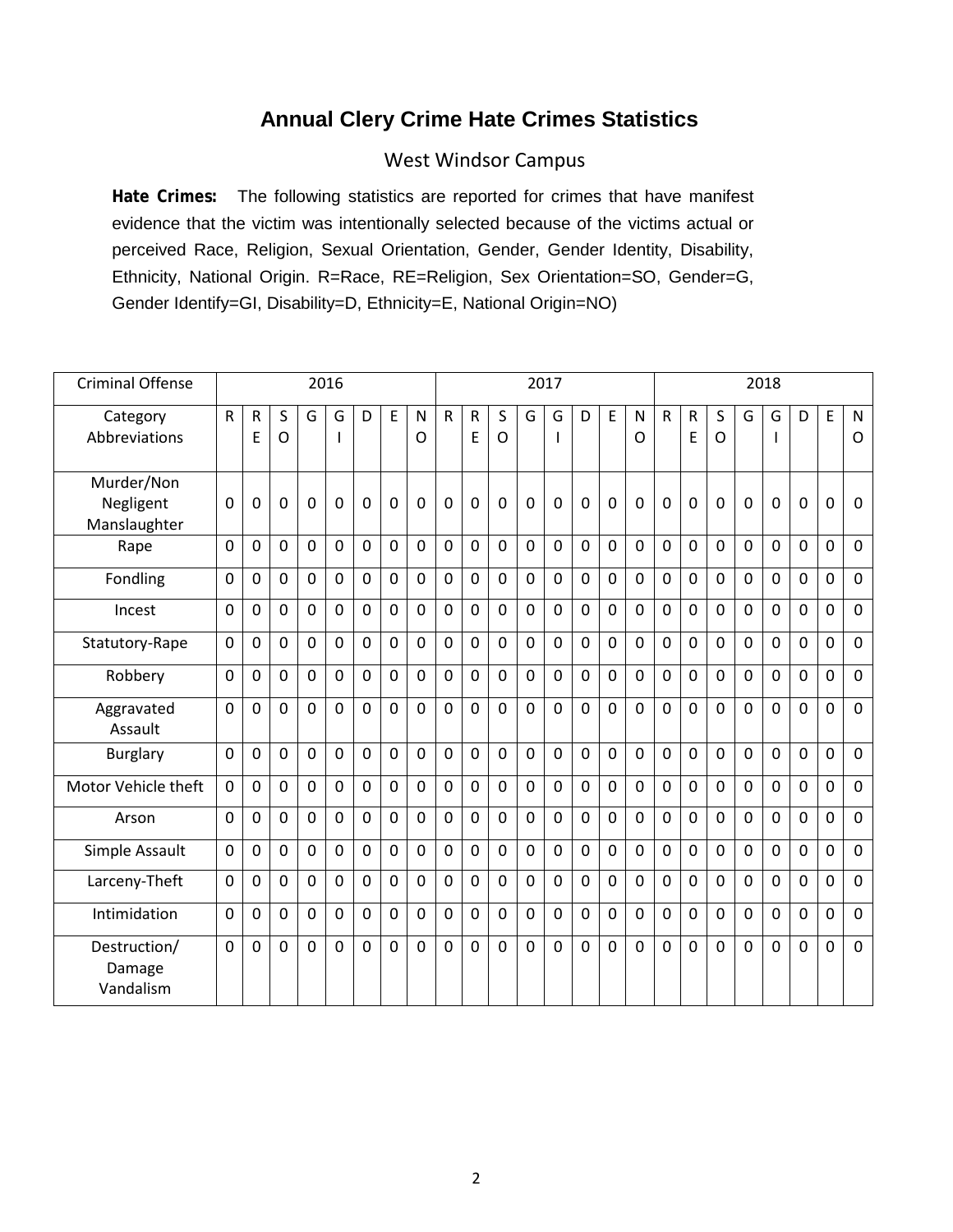## **Annual Clery Crime Statistics James Kerney Campus**

| <b>Total Crimes</b><br>Reported For:                                | On<br>Campus     | Non<br>Campus<br><b>Building</b><br>or | Public<br>Property | On<br>Campus | Non<br>Campus<br><b>Building</b><br>or | Public<br>Property | On<br>Campus     | Non<br>Campus<br><b>Building</b><br>or | Public<br>Property |
|---------------------------------------------------------------------|------------------|----------------------------------------|--------------------|--------------|----------------------------------------|--------------------|------------------|----------------------------------------|--------------------|
| Offense Type:                                                       |                  | Property                               |                    |              | Property                               |                    |                  | Property                               |                    |
| (Includes Attempts)                                                 | 2016             | 2016                                   | 2016               | 2017         | 2017                                   | 2017               | 2018             | 2018                                   | 2018               |
| Murder/Non<br>Negligent<br>Manslaughter                             | $\boldsymbol{0}$ | 0                                      | $\pmb{0}$          | $\mathbf 0$  | $\mathbf 0$                            | $\mathbf 0$        | $\mathbf 0$      | $\pmb{0}$                              | $\pmb{0}$          |
| Negligent<br>Manslaughter                                           | $\boldsymbol{0}$ | 0                                      | $\pmb{0}$          | $\mathbf 0$  | $\mathbf 0$                            | $\mathbf 0$        | $\mathbf 0$      | $\mathbf 0$                            | $\pmb{0}$          |
| Sex Offenses                                                        |                  |                                        |                    |              |                                        |                    |                  |                                        |                    |
|                                                                     |                  |                                        |                    |              |                                        |                    |                  |                                        |                    |
| Rape                                                                | $\pmb{0}$        | 0                                      | $\pmb{0}$          | $\pmb{0}$    | $\mathbf 0$                            | $\mathbf 0$        | $\pmb{0}$        | $\mathbf 0$                            | $\pmb{0}$          |
| <b>Statutory Rape</b>                                               | $\mathbf 0$      | 0                                      | $\mathbf 0$        | $\pmb{0}$    | $\mathbf 0$                            | $\mathbf 0$        | $\mathbf 0$      | $\pmb{0}$                              | $\pmb{0}$          |
| Incest                                                              | $\mathbf 0$      | 0                                      | $\mathbf 0$        | $\mathbf 0$  | $\mathbf 0$                            | 0                  | $\mathbf 0$      | $\mathbf 0$                            | $\mathbf 0$        |
| Fondling                                                            | $\mathbf 0$      | $\boldsymbol{0}$                       | $\mathbf 0$        | $\mathbf 0$  | $\pmb{0}$                              | $\mathbf 0$        | $\mathbf 0$      | $\mathbf 0$                            | $\mathbf 0$        |
| Robbery                                                             | $\mathbf 0$      | $\pmb{0}$                              | $\mathbf 0$        | $\mathbf 0$  | $\pmb{0}$                              | $\mathbf 0$        | $\mathbf 0$      | $\pmb{0}$                              | $\mathbf{1}$       |
| <b>Aggravated Assault</b>                                           | 0                | $\pmb{0}$                              | $\mathbf{1}$       | $\pmb{0}$    | $\pmb{0}$                              | $\mathbf{1}$       | $\mathbf 0$      | $\pmb{0}$                              | $\mathbf{1}$       |
| <b>Burglary</b>                                                     | $\mathbf 0$      | $\pmb{0}$                              | $\mathbf 0$        | $\pmb{0}$    | $\boldsymbol{0}$                       | $\mathbf{1}$       | $\pmb{0}$        | $\pmb{0}$                              | $\pmb{0}$          |
| Arson                                                               | $\overline{0}$   | 0                                      | $\mathbf 0$        | $\mathbf 0$  | $\mathbf 0$                            | $\mathbf 0$        | $\mathbf 0$      | $\mathbf 0$                            | $\overline{0}$     |
| Motor Vehicle Theft<br>(Does Not Include<br>Theft From vehicle)     | $\boldsymbol{0}$ | $\mathbf{1}$                           | $\pmb{0}$          | $\mathbf 0$  | 0                                      | $\mathbf 0$        | $\boldsymbol{0}$ | $\pmb{0}$                              | 0                  |
| <b>VAWA Offenses</b>                                                |                  |                                        |                    |              |                                        |                    |                  |                                        |                    |
| <b>Domestic Violence</b>                                            | $\mathbf{1}$     | 0                                      | $\mathbf 0$        | $\mathbf 0$  | $\mathbf 0$                            | $\mathbf{1}$       | 3                | $\mathbf 0$                            | $\mathbf 0$        |
| Dating Violence                                                     | $\mathbf 0$      | 0                                      | $\mathbf 0$        | $\mathbf{1}$ | $\boldsymbol{0}$                       | $\mathbf 0$        | $\mathbf 0$      | $\pmb{0}$                              | $\pmb{0}$          |
| Stalking                                                            | $\pmb{0}$        | 0                                      | $\pmb{0}$          | $\pmb{0}$    | 0                                      | 0                  | $\boldsymbol{0}$ | $\boldsymbol{0}$                       | $\pmb{0}$          |
| Arrest:                                                             |                  |                                        |                    |              |                                        |                    |                  |                                        |                    |
| <b>Liquor Law Violations</b>                                        | $\mathbf 0$      | $\mathbf 0$                            | $\mathbf 0$        | $\mathbf 0$  | $\mathbf 0$                            | $\mathbf 0$        | $\mathbf 0$      | $\mathbf 0$                            | $\pmb{0}$          |
| Drugs Abuse<br>Violations                                           | $\mathbf 0$      | $\mathbf 0$                            | $\mathbf 0$        | $\pmb{0}$    | $\mathbf 0$                            | $\mathbf 0$        | $\mathbf 0$      | $\pmb{0}$                              | $\mathbf 0$        |
| <b>Illegal Weapons</b>                                              | $\mathbf 0$      | $\boldsymbol{0}$                       | $\pmb{0}$          | $\mathbf 0$  | $\mathbf 0$                            | $\pmb{0}$          | $\mathbf 0$      | $\mathbf 0$                            | $\boldsymbol{0}$   |
| <b>Disciplinary Action</b><br>Judicial Refers For<br>Violations Of: |                  |                                        |                    |              |                                        |                    |                  |                                        |                    |
| <b>Liquor Law Violations</b>                                        | $\mathbf 0$      | $\mathbf 0$                            | $\mathbf 0$        | $\mathbf 0$  | $\mathbf 0$                            | $\mathbf 0$        | $\mathbf 0$      | $\mathbf 0$                            | $\mathbf 0$        |
| Drug Abuse Violations                                               | $\mathbf 0$      | $\mathbf 0$                            | $\mathbf 0$        | $\mathbf 0$  | $\mathbf 0$                            | $\overline{2}$     | $\mathbf 0$      | $\mathbf 0$                            | $\mathbf 0$        |
| Weapons                                                             | $\pmb{0}$        | $\pmb{0}$                              | $\pmb{0}$          | $\pmb{0}$    | $\pmb{0}$                              | $\mathbf 1$        | $\pmb{0}$        | $\pmb{0}$                              | $\pmb{0}$          |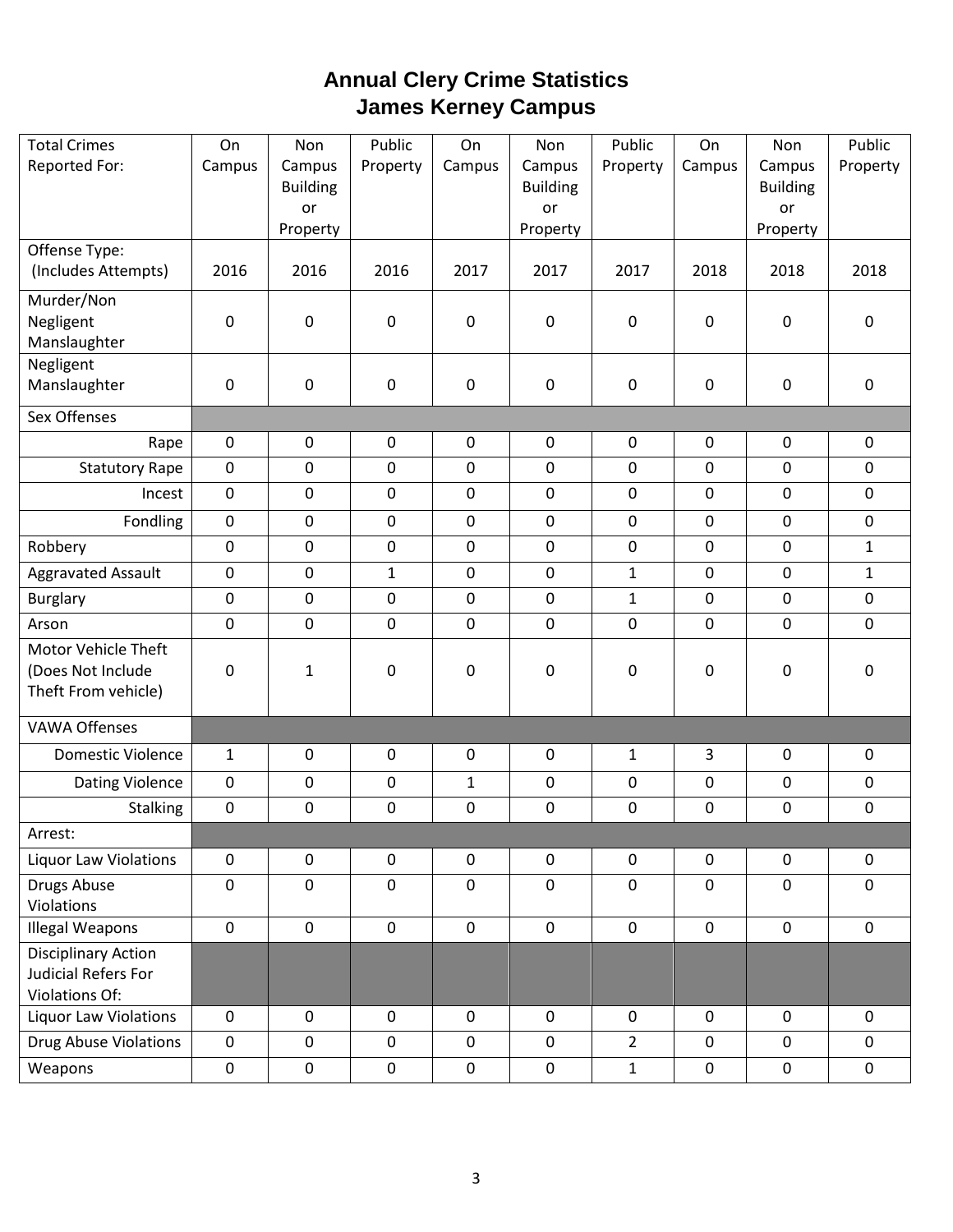### **Annual Clery Crime Hate Crimes Statistics**

#### James Kerney Campus

**Hate Crimes:** The following statistics are reported for crimes that have manifest evidence that the victim was intentionally selected because of the victims actual or perceived Race, Religion, Sexual Orientation, Gender, Gender Identity, Disability, Ethnicity, National Origin. R=Race, RE=Religion, Sex Orientation=SO, Gender=G, Gender Identify=GI, Disability=D, Ethnicity=E, National Origin=NO)

| <b>Criminal Offense</b>                 |                |                   |                   |              | 2016        |              |                |                   |                |                   |                   |                | 2017           |                |                |                | 2018           |                   |                |                |              |                |             |                         |
|-----------------------------------------|----------------|-------------------|-------------------|--------------|-------------|--------------|----------------|-------------------|----------------|-------------------|-------------------|----------------|----------------|----------------|----------------|----------------|----------------|-------------------|----------------|----------------|--------------|----------------|-------------|-------------------------|
| Category<br>Abbreviations               | ${\sf R}$      | $\mathsf{R}$<br>E | S<br>$\mathsf{O}$ | G            | G<br>T      | D            | E              | $\mathsf{N}$<br>O | R              | $\mathsf{R}$<br>E | S<br>$\mathsf{O}$ | G              | G<br>ı         | D              | E              | N<br>O         | ${\sf R}$      | $\mathsf{R}$<br>E | S<br>O         | G              | G            | D              | E           | $\mathsf{N}$<br>$\circ$ |
| Murder/Non<br>Negligent<br>Manslaughter | 0              | 0                 | 0                 | $\mathbf 0$  | $\mathbf 0$ | $\mathbf 0$  | $\overline{0}$ | $\mathbf 0$       | $\mathbf 0$    | $\overline{0}$    | 0                 | $\mathbf{0}$   | $\mathbf 0$    | $\mathbf{0}$   | $\overline{0}$ | 0              | $\mathbf 0$    | $\overline{0}$    | $\mathbf 0$    | $\mathbf 0$    | $\mathbf 0$  | $\mathbf 0$    | $\mathbf 0$ | 0                       |
| Rape                                    | $\mathbf 0$    | $\mathbf 0$       | $\overline{0}$    | $\mathbf 0$  | $\mathbf 0$ | $\mathbf 0$  | $\mathbf 0$    | $\mathbf 0$       | $\mathbf 0$    | $\mathbf 0$       | $\mathbf 0$       | $\overline{0}$ | $\mathbf 0$    | $\overline{0}$ | $\overline{0}$ | 0              | $\mathbf 0$    | $\mathbf 0$       | $\mathbf 0$    | $\mathbf 0$    | $\mathbf{0}$ | $\mathbf 0$    | $\mathbf 0$ | $\mathbf 0$             |
| Fondling                                | $\overline{0}$ | $\Omega$          | $\Omega$          | $\mathbf 0$  | $\mathbf 0$ | $\Omega$     | $\mathbf 0$    | $\Omega$          | $\mathbf 0$    | $\Omega$          | $\mathbf{0}$      | $\Omega$       | $\mathbf 0$    | $\Omega$       | $\overline{0}$ | $\overline{0}$ | $\overline{0}$ | $\overline{0}$    | $\Omega$       | $\Omega$       | $\mathbf{0}$ | $\Omega$       | $\mathbf 0$ | $\overline{0}$          |
| Incest                                  | 0              | $\mathbf 0$       | $\overline{0}$    | $\mathbf{0}$ | $\mathbf 0$ | $\mathbf 0$  | $\mathbf 0$    | $\mathbf 0$       | $\mathbf 0$    | $\mathbf 0$       | $\mathbf 0$       | 0              | $\mathbf 0$    | $\overline{0}$ | $\overline{0}$ | 0              | $\overline{0}$ | $\overline{0}$    | $\overline{0}$ | $\overline{0}$ | $\mathbf{0}$ | $\mathbf 0$    | $\mathbf 0$ | 0                       |
| Statutory-Rape                          | 0              | $\Omega$          | $\mathbf 0$       | $\mathbf{0}$ | $\mathbf 0$ | $\mathbf{0}$ | $\mathbf 0$    | $\mathbf 0$       | $\mathbf 0$    | $\overline{0}$    | $\mathbf{0}$      | $\overline{0}$ | $\mathbf 0$    | $\overline{0}$ | $\overline{0}$ | $\overline{0}$ | $\overline{0}$ | $\mathbf 0$       | $\overline{0}$ | $\mathbf 0$    | $\mathbf 0$  | $\Omega$       | $\mathbf 0$ | $\mathbf 0$             |
| Robbery                                 | $\mathbf 0$    | $\mathbf 0$       | $\mathbf 0$       | $\mathbf 0$  | $\mathbf 0$ | $\mathbf{0}$ | $\mathbf 0$    | $\Omega$          | $\overline{0}$ | $\overline{0}$    | $\overline{0}$    | $\overline{0}$ | $\overline{0}$ | $\overline{0}$ | $\overline{0}$ | 0              | $\overline{0}$ | $\overline{0}$    | $\Omega$       | $\mathbf 0$    | $\mathbf{0}$ | $\mathbf 0$    | $\mathbf 0$ | $\mathbf 0$             |
| Aggravated<br>Assault                   | $\mathbf 0$    | 0                 | $\overline{0}$    | $\mathbf 0$  | $\mathbf 0$ | $\mathbf 0$  | $\mathbf 0$    | $\mathbf 0$       | $\mathbf 0$    | $\overline{0}$    | $\overline{0}$    | $\Omega$       | $\overline{0}$ | $\Omega$       | $\overline{0}$ | 0              | $\overline{0}$ | $\overline{0}$    | $\overline{0}$ | $\overline{0}$ | $\mathbf 0$  | $\mathbf 0$    | $\mathbf 0$ | $\mathbf 0$             |
| <b>Burglary</b>                         | $\mathbf{0}$   | $\Omega$          | $\mathbf 0$       | $\Omega$     | $\mathbf 0$ | $\mathbf{0}$ | $\Omega$       | $\Omega$          | $\mathbf 0$    | $\Omega$          | $\Omega$          | $\Omega$       | $\mathbf 0$    | $\Omega$       | $\overline{0}$ | 0              | $\overline{0}$ | $\mathbf 0$       | $\Omega$       | $\mathbf 0$    | $\Omega$     | $\Omega$       | $\mathbf 0$ | $\mathbf 0$             |
| Motor Vehicle theft                     | 0              | $\mathbf 0$       | $\mathbf 0$       | $\mathbf 0$  | $\mathbf 0$ | $\mathbf 0$  | $\mathbf 0$    | $\mathbf 0$       | $\mathbf 0$    | $\Omega$          | $\mathbf 0$       | $\mathbf 0$    | $\mathbf 0$    | $\mathbf 0$    | $\overline{0}$ | 0              | 0              | $\mathbf 0$       | $\mathbf 0$    | $\mathbf 0$    | $\mathbf{0}$ | $\mathbf 0$    | $\mathbf 0$ | $\mathbf 0$             |
| Arson                                   | 0              | 0                 | $\mathbf 0$       | 0            | $\mathbf 0$ | $\mathbf 0$  | $\mathbf 0$    | $\mathbf 0$       | $\mathbf 0$    | $\Omega$          | $\mathbf 0$       | 0              | $\mathbf 0$    | $\overline{0}$ | $\overline{0}$ | 0              | 0              | $\overline{0}$    | $\mathbf 0$    | $\mathbf 0$    | $\mathbf 0$  | $\mathbf 0$    | $\mathbf 0$ | $\mathbf 0$             |
| Simple Assault                          | 0              | 0                 | $\mathbf 0$       | 0            | $\mathbf 0$ | $\mathbf 0$  | $\mathbf 0$    | $\mathbf 0$       | $\mathbf 0$    | $\mathbf 0$       | $\mathbf 0$       | $\mathbf 0$    | $\mathbf 0$    | $\mathbf 0$    | $\overline{0}$ | 0              | 0              | $\mathbf 0$       | $\mathbf 0$    | $\mathbf 0$    | $\mathbf 0$  | $\mathbf 0$    | $\mathbf 0$ | 0                       |
| Larceny-Theft                           | 0              | $\mathbf 0$       | $\mathbf 0$       | $\mathbf 0$  | $\mathbf 0$ | $\mathbf 0$  | $\mathbf 0$    | $\mathbf 0$       | $\mathbf 0$    | $\Omega$          | $\mathbf 0$       | $\mathbf 0$    | $\mathbf 0$    | $\Omega$       | $\overline{0}$ | 0              | $\overline{0}$ | $\overline{0}$    | $\mathbf 0$    | $\mathbf 0$    | $\mathbf{0}$ | $\mathbf 0$    | $\mathbf 0$ | 0                       |
| Intimidation                            | $\mathbf 0$    | 0                 | $\mathbf 0$       | $\mathbf 0$  | $\mathbf 0$ | $\mathbf 0$  | $\mathbf 0$    | $\mathbf 0$       | $\mathbf 0$    | $\mathbf 0$       | $\mathbf 0$       | $\mathbf 0$    | $\mathbf 0$    | $\overline{0}$ | $\mathbf 0$    | 0              | 0              | $\mathbf 0$       | $\mathbf 0$    | $\mathbf 0$    | $\mathbf 0$  | $\mathbf 0$    | $\mathbf 0$ | $\mathbf 0$             |
| Destruction/<br>Damage<br>Vandalism     | $\mathbf 0$    | $\mathbf 0$       | $\overline{0}$    | $\mathbf 0$  | $\mathbf 0$ | $\mathbf 0$  | $\mathbf 0$    | $\mathbf 0$       | $\mathbf 0$    | $\mathbf 0$       | $\mathbf 0$       | 0              | $\overline{0}$ | $\mathbf 0$    | $\overline{0}$ | 0              | $\overline{0}$ | $\overline{0}$    | $\mathbf 0$    | $\mathbf 0$    | $\mathbf 0$  | $\overline{0}$ | $\mathbf 0$ | $\mathbf 0$             |